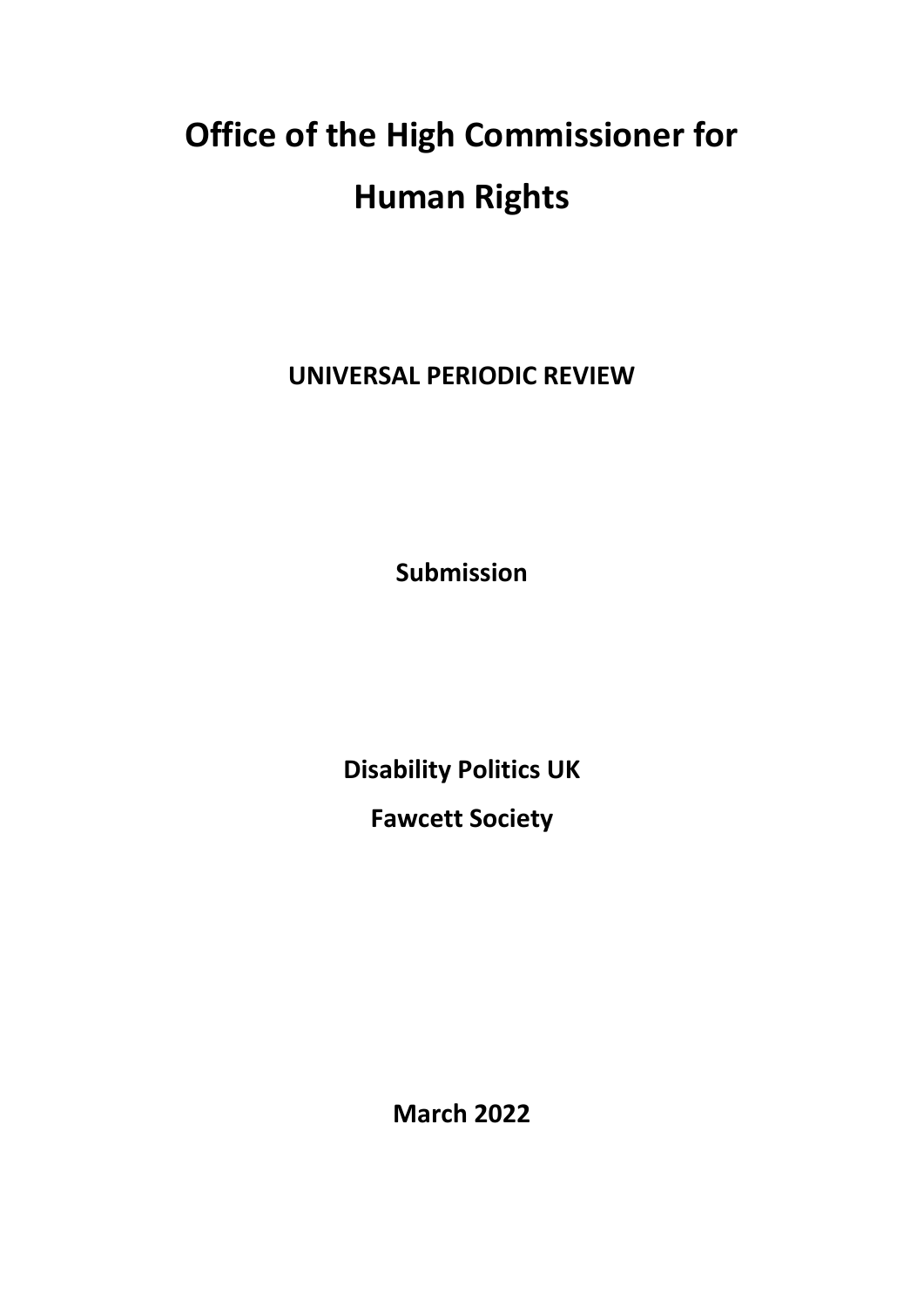# **United Nations Convention on the Rights of Persons with Disabilities - Universal Periodic Review**

Submission by Disability Politics UK & The Fawcett Society

# **Contents**

| 4. International human rights protections - Normative framework - Deeds not |  |
|-----------------------------------------------------------------------------|--|
|                                                                             |  |
|                                                                             |  |

# <span id="page-1-0"></span>**1. Introduction**

1. Disability Politics UK has been formed to promote Article 29 of the United Nations Convention on the Rights of Persons with Disabilities (CRPD) – 'Participation in political and public life'.

# <span id="page-1-1"></span>**2. Methodology**

- 2. Disability Politics UK is staffed by volunteers. It monitors news reports, including Disability News Service, observes relevant court cases, reads reports, and networks with disabled politicians and disabled people about access to elected office. It has a website, http://www.disabilitypolitics.org.uk, a Twitter account @dis\_politics and a Facebook page.
- 3. The Fawcett Society is the [UK's leading membership charity](https://www.fawcettsociety.org.uk/membership) campaigning for gender equality and women's rights at work, at home and in public life. It campaigns to secure equal power. Just 34% of MPs and 35% of councillors are women. It is campaigning to get more women in all our diversity into politics at every level. It has a website, https://www.fawcettsociety.org.uk , a Twitter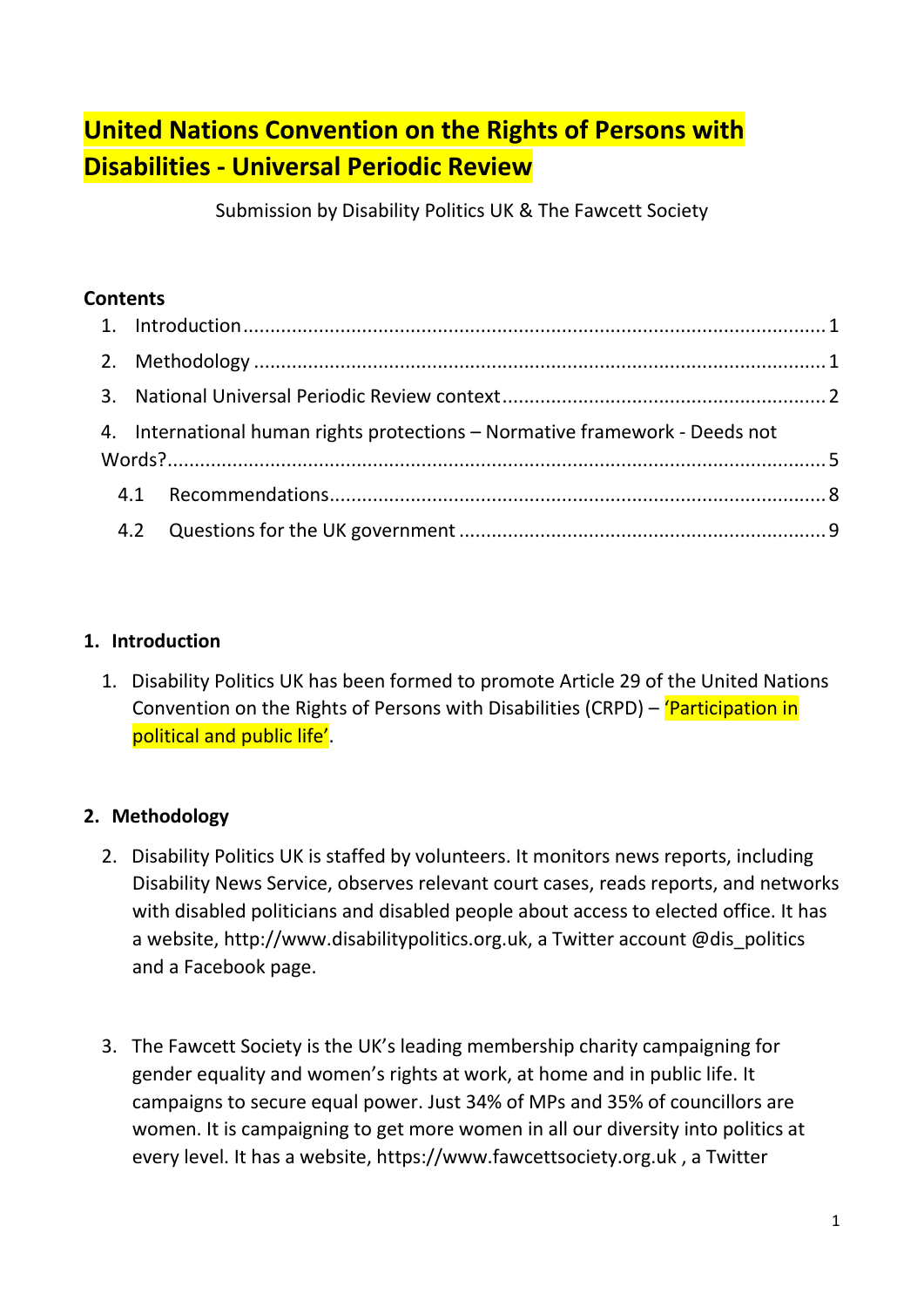account @fawcettsociety and Facebook page @FawcettSociety. The Fawcett Society is the publisher of **'Open House? -Reflections on the possibility and practice of MPs job sharing.'**

# <span id="page-2-0"></span>**3. National Universal Periodic Review context**

- 4. Disabled people are seriously under-represented in the UK House of Commons, the only elected body in the Houses of Parliament.
- 5. According to a research publication published on the UK **Government Equalities** website:

"Disabled people, who make up around 1 in 5 of the UK population, are thought to be under-represented in politics at different levels of government, both across the UK and internationally."<sup>1</sup>

6. The UK **House of Commons Information Service** stated in an email dated 23 November 2021 sent to Deborah King, co-founder of Disability Politics UK:

> "We do not hold statistics on disabled Members of Parliament as they do not have to specify that they have a disability (i.e. it is down to the MPs themselves, rather than it being a mandatory requirement). However, according to a House of Commons Library briefing paper produced after the 2019 General Election, "the number of disabled MPs elected in 2019, according to Disability Rights UK and The Guardian, was 5. This figure remains unchanged from 2017."

According to the online Disability News Service, the five MPs are Labour's Marsha de Cordova, Emma Lewell-Buck and Marie Rimmer, and Conservatives Robert Halfon and Paul Maynard - "although it may emerge that some of the many new MPs also self-describe as disabled people."

7. The fact the House of Commons does not collect and publish data on the disability of MPs undermines Article 29 of the CRPD and the general principles contained within the Convention.

<sup>1</sup>[https://www.gov.uk/government/publications/barriers-to-elected-office-for-disabled](https://www.gov.uk/government/publications/barriers-to-elected-office-for-disabled-people/barriers-to-elected-office-for-disabled-people#conclusions)[people/barriers-to-elected-office-for-disabled-people#conclusions](https://www.gov.uk/government/publications/barriers-to-elected-office-for-disabled-people/barriers-to-elected-office-for-disabled-people#conclusions)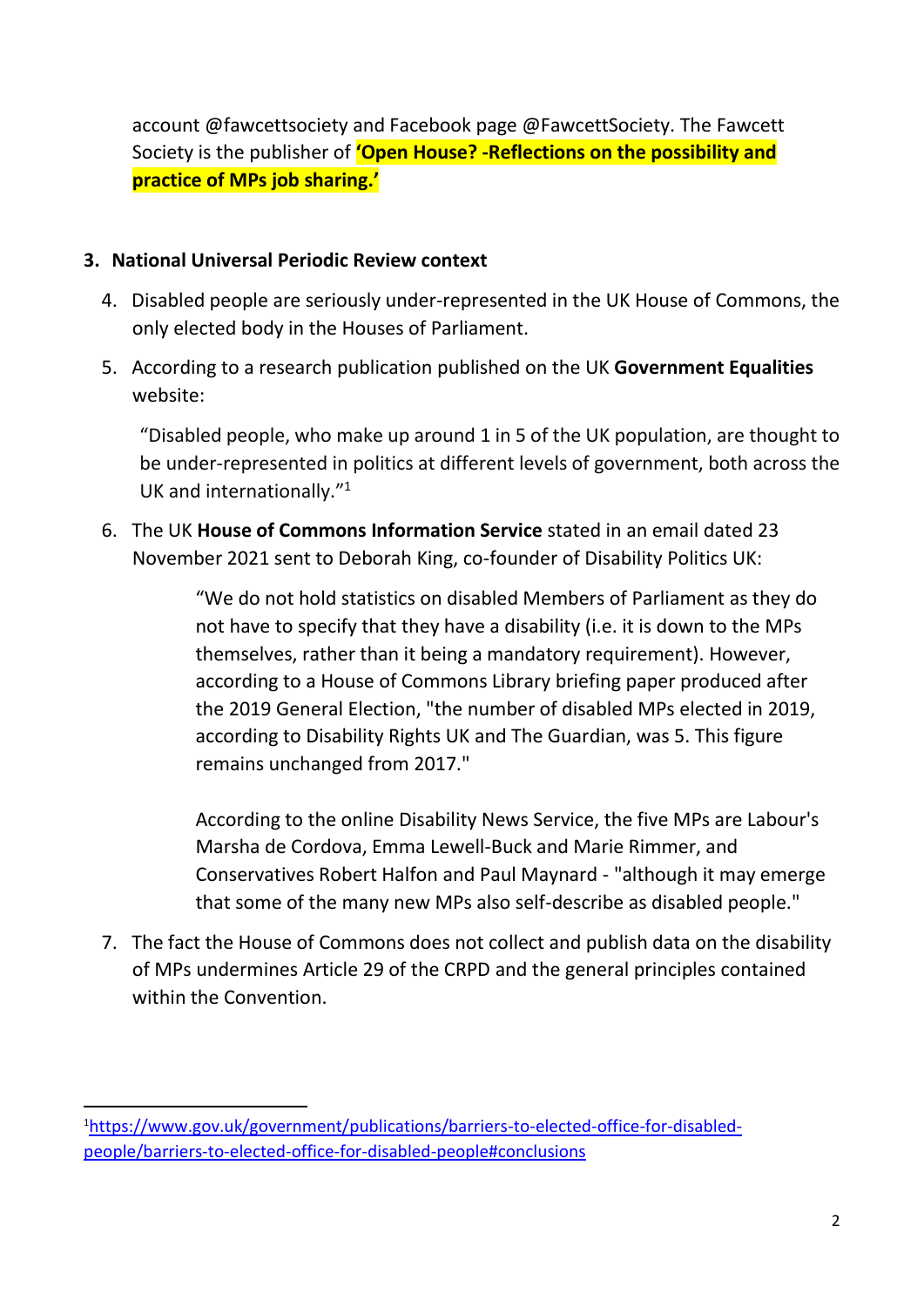- 8. A law has been passed which enables the diversity statistics to be collected. However, the UK government has decided not to introduce the section. Section 106 of the Equality Act 2010 sets out the requirement to provide information about the diversity in the range of candidates.
- 9. The Women's and Equalities Committee of the UK House of Commons stated in a  $2017$  report<sup>2</sup>:

"We recommend that the Government immediately bring into force the statutory requirement for political parties to publish their parliamentary candidate diversity data for general elections, as set out in Section 106 of the Equality Act 2010. Publication of this information is vital for public and parliamentary scrutiny of the record of political parties in selecting a diverse slate of parliamentary candidates. We also recommend that the Government bring forward legislative proposals to empower the Electoral Commission to collect and host this data, to ensure consistency and transparency from political parties."

# 10. This shows a clear breach of Article 31 of the United Nations Convention on the **Rights of Persons with Disabilities which states:**

"States Parties undertake to collect appropriate information, including statistical and research data, to enable them to formulate and implement policies to give effect to the present Convention."

# **The Access To Elected Office Fund**

11. The Access To Elected Office Fund<sup>3</sup> helped disabled candidates for paid elected office with disability related expenses but this was closed by the U.K government. The Scottish Government has continued to provide support for disabled candidates.<sup>4</sup> The Welsh Government has provided support for disabled candidates.<sup>5</sup> The removal of the fund has seriously disadvantaged disabled candidates who seek elected office. This has been covered in the media but not addressed by the UK Government.<sup>6</sup>

<sup>&</sup>lt;sup>2</sup> [https://publications.parliament.uk/pa/cm201617/cmselect/cmwomeq/630/63009.htm#\\_idTextAnchor053](https://publications.parliament.uk/pa/cm201617/cmselect/cmwomeq/630/63009.htm#_idTextAnchor053)

<sup>3</sup> <https://www.gov.uk/government/news/fund-launched-to-support-disabled-candidates-stand-for-office>

<sup>4</sup> <https://inclusionscotland.org/disabled-people-become-a-leader/civic-participation/aeo-fund>

<sup>5</sup> <https://www.disabilitywales.org/projects/access-to-elected-office-fund-wales/>

<sup>6</sup> <https://www.disabilitynewsservice.com/tag/access-to-elected-office-fund/>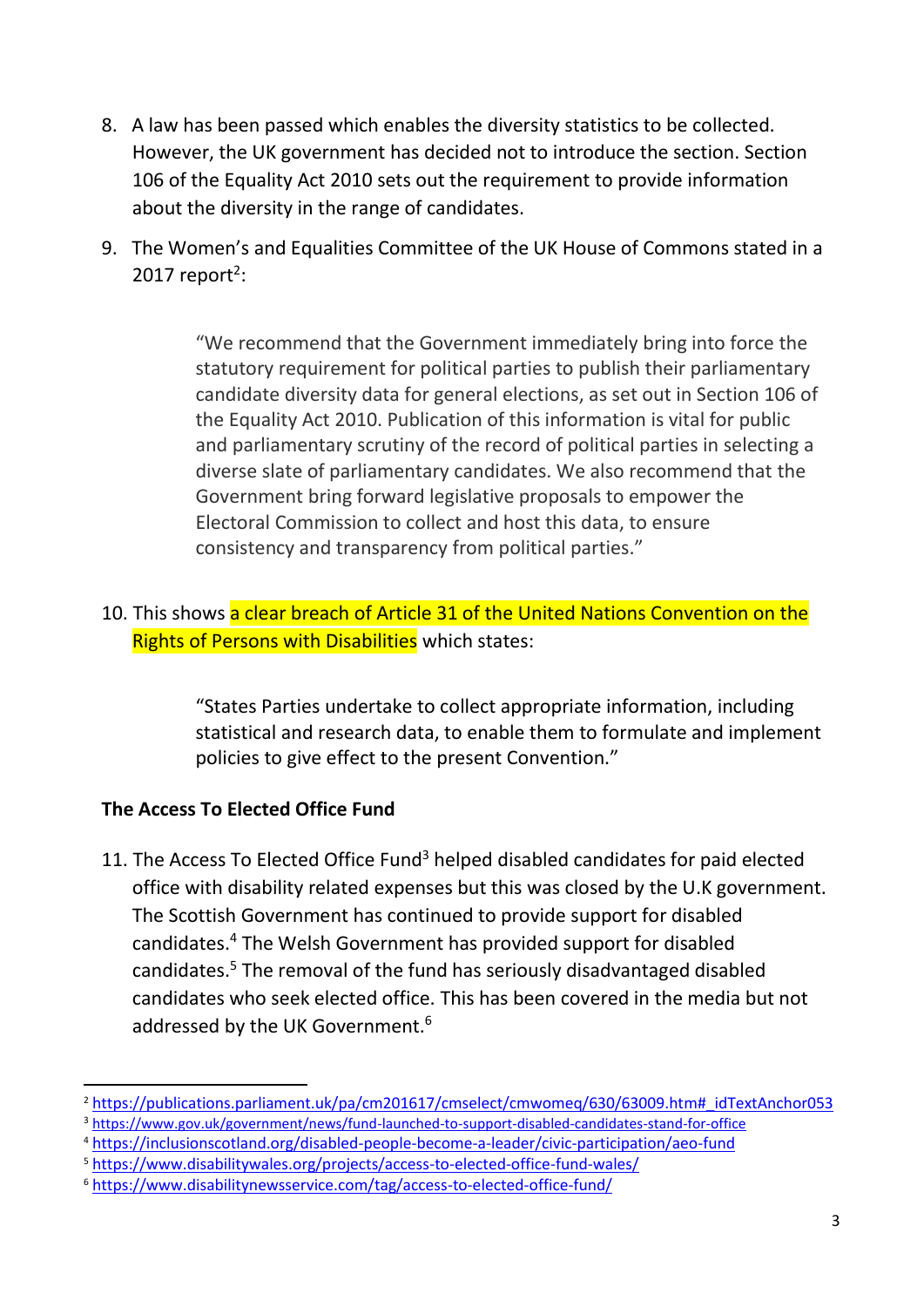- 12. The Access To Elected Office Fund did not address the need for reform of electoral law to address the issue of job sharing for candidates.
- 13. Changing electoral law to permit job sharing for Members of Parliament in the House of Commons would enable more disabled people to stand for paid elected office.
- 14. In 2012, following a petition, John McDonnell MP put forward a Ten-Minute Rule Bill in the House of Commons, which sought to change the law to enable job sharing for MPs. The Bill was briefly discussed but did not get time allocated for a second reading.
- 15. In 2015, two members of the Green Party lost a High Court case<sup>7</sup> where they sought permission to judicially review the UK Government over its policy not to permit job sharing. The judge said that it was a matter for the UK Parliament to decide.
- 16. The Fawcett Society, the UK's leading charity campaigning for gender equality and women's rights, published a pamphlet in September 2017, **'Open House? Reflections on the possibility and practice of MPs job-sharing'** which examined the election rules, the case for and against MP job sharing, the Frequently Asked Questions about how MP job sharing works and the UK High Court position on a legal attempt to change the law to allow MPs to job share.
- 17. The Economic and Social Research Council supported the research. **We urge the Committee to read this pamphlet. 8**

# **The UK government's response**

18. On 25<sup>th</sup> March 2021, the Rt Hon Chloe Smith, then Minister of State for the Constitution and Devolution, wrote to Boris Johnson MP, Deborah King's local MP, and stated, inter alia:

> "Dear Prime Minister Thank you for your email of 22 February on behalf of your constituent, Ms Deborah King regarding job sharing for Members of Parliament and for attaching the Fawcett Society's 2017 pamphlet, *Open House? Reflections on the possibility and practice of MPs job sharing.*

> As you are no doubt aware, electoral law does not allow two or more candidates to stand jointly for one constituency seat at a UK Parliamentary

<sup>7</sup> <https://www.theguardian.com/politics/2015/jul/28/green-party-job-share-mp-high-court-rejected>

<sup>8</sup> <https://www.fawcettsociety.org.uk/open-house-reflections-possibility-practice-mps-job-sharing-pamphlet>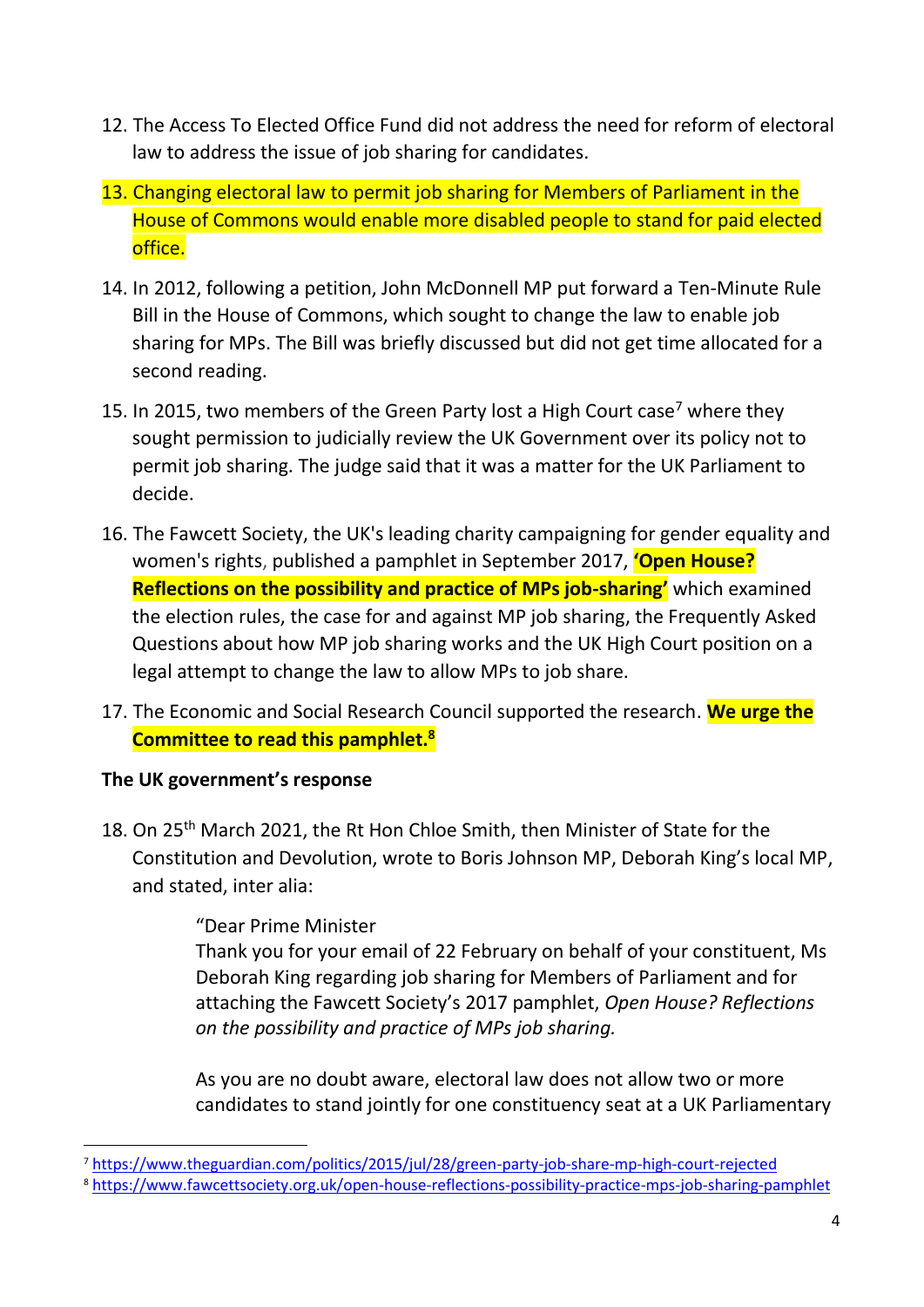election. Section 1(1) of the Parliamentary Constituencies Act 1986 specifically refers to each constituency 'returning a single member'. Each Member of Parliament is elected as an individual to represent their constituents and, by virtue of having been elected, is provided with the responsibility to participate in debates and vote in the House of Commons on behalf of their constituents. It is the Government's view that it would be difficult for two individuals to act with one voice in a way that is consistent with the current duties of an MP and procedures of the House, and we have no current plans to bring forward legislation in this area."

# **Other nations within the United Kingdom**

19. In Wales, a constituent country of the United Kingdom, the Local Government and Elections (Wales) Act 2021, has been passed, which:

> "Enable **job sharing** in the council Executive/Cabinet, including the post of Leader."<sup>9</sup>

- 20. Before the law was passed, during the evidence session in the Senedd the Welsh Parliament – the issue of job sharing in elected political office was considered.  $10$ The issue of whether to permit job sharing at local government Cabinet level is a devolved issue. Evidence was given by Professor Sarah Childs and Dr bob Watt explaining how job-sharing works in relation to decision making where there might be different views amongst the job-sharing politicians. This is the issue which is stated to be the obstacle to the UK government implementing legislation to amend electoral law.
- <span id="page-5-0"></span>**4. International human rights protections – Normative framework - Deeds not Words?**
	- 21. Article 3 of the United Nations Convention on the Rights of Persons with Disabilities requires signatory states to ensure general principles, including:
		- (c) The full and effective participation and inclusion in society

<sup>9</sup> <https://gov.wales/new-law-make-it-easier-more-people-wales-stand-be-local-councillors>

<sup>10</sup> Paragraph 143 onwards <https://record.senedd.wales/Committee/6029#C268445>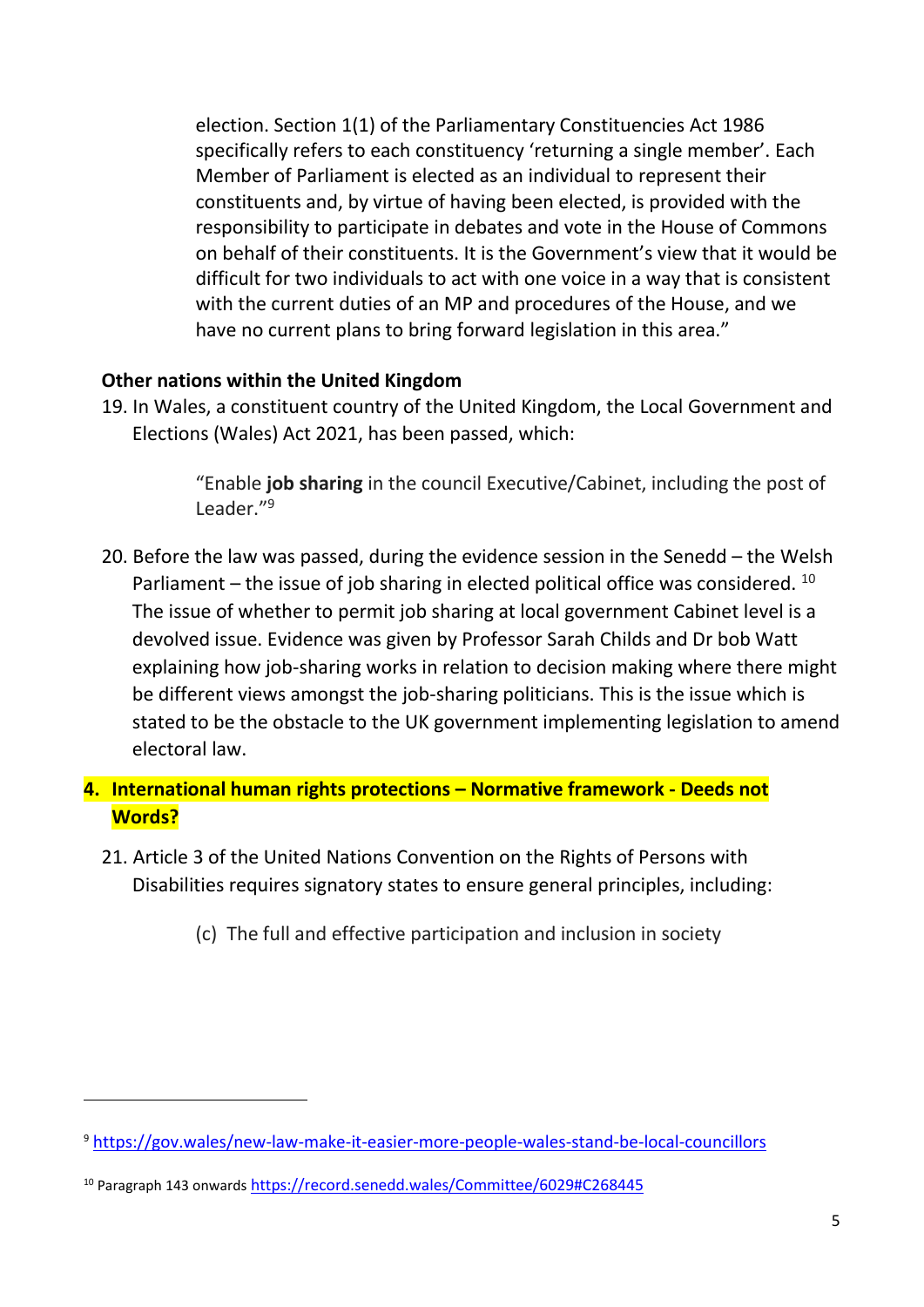22. Article 4 of the CRPD requires signatory states:

"To take all appropriate measures, including legislation, **to modify or abolish existing laws**, regulations, customs and practices that constitute discrimination against persons with disabilities;" (emphasis added)

23. The purpose of the CRPD is described in Article 1 as:

"…to promote, protect and ensure the full and equal enjoyment of all human rights and fundamental freedoms by all persons with disabilities, and to promote respect for their inherent dignity."

24. To this end, the CRPD requires Member States to make reasonable adjustments to accommodate the full participation of disabled people. Thus, Article 5(3) and (4) provide that:

> "In order to promote equality and eliminate discrimination, States Parties shall take all appropriate steps to ensure that reasonable accommodation is provided. Specific measures which are necessary to accelerate or achieve de facto equality of persons with disabilities shall not be considered discrimination under the terms of the present Convention."

- 25. Article 27 of the CRPD secures non-discrimination rights in employment.
- 26. Article 5 of the International Convention on the Elimination of All Forms of Racial Discrimination (1965) (CERD) provides that:

"In compliance with the fundamental obligations laid down in article 2 of this Convention, States Parties undertake to prohibit and to eliminate racial discrimination in all its forms and to guarantee the right of everyone, without distinction as to race, colour, or national or ethnic origin, to equality before the law, notably in the enjoyment of the following rights:

…

(c) Political rights, in particular the right to participate in elections – to vote and to stand for election – on the basis of universal and equal suffrage, **to take part in the Government as well as in the conduct of public affairs at any level and to have equal access to public service..."**

27. Article 25, International Covenant Civil and Political Rights (1966) provides that:

"Every citizen shall have the right and the opportunity, without any of the distinctions mentioned in article 2 and without unreasonable restrictions: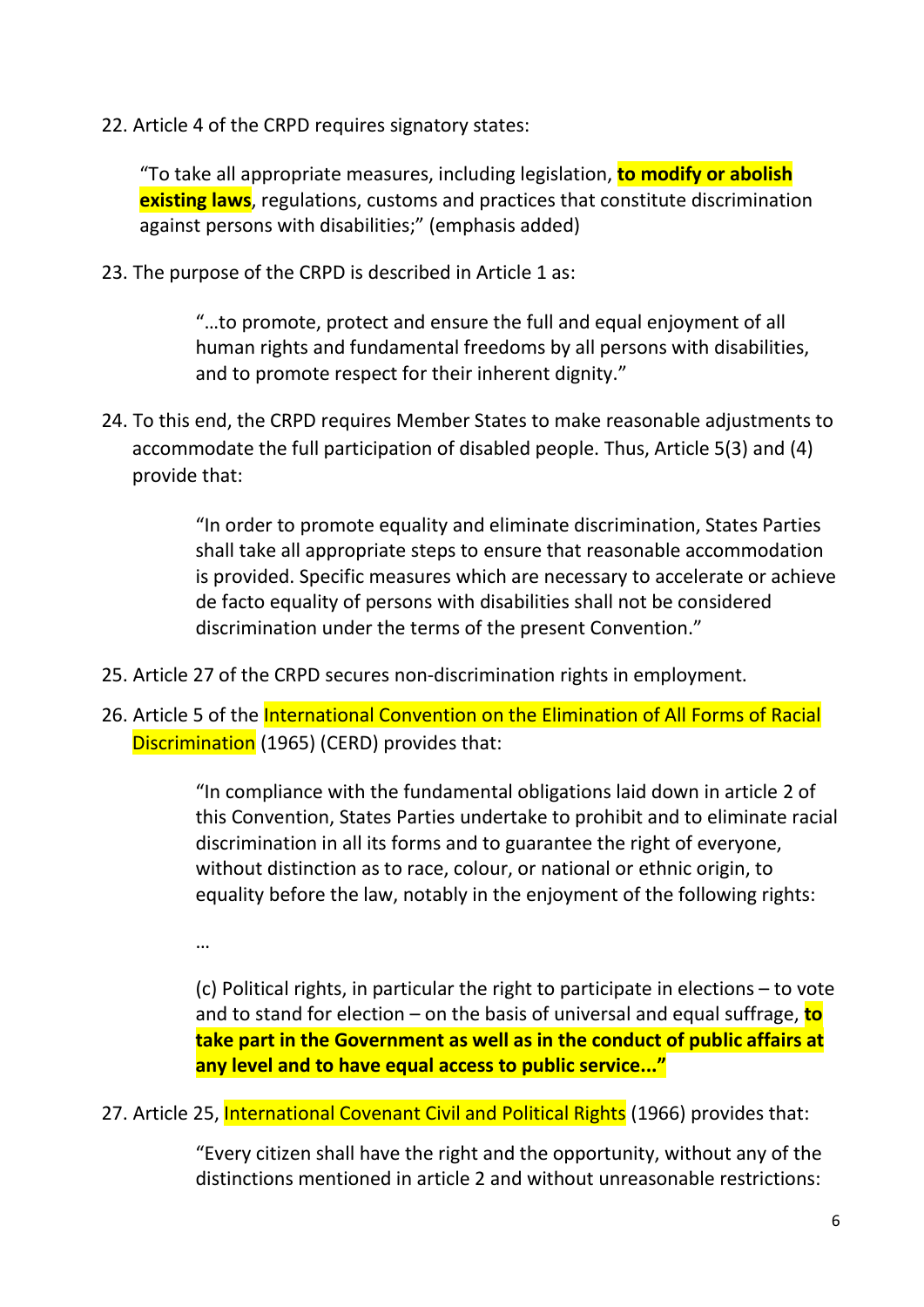(a) To take part in the conduct of public affairs, directly or through freely chosen representatives;

(b) …

(c) **To have access, on general terms of equality, to public service in his country**."

28. In 1997 the **Committee on the Elimination of Discrimination Against Women**

published a general recommendation addressing discrimination against women in political and public life (General Recommendation No.23 16<sup>th</sup> session, 1997). This recommendation noted that:

"Other conventions, declarations and international analyses place great importance on the participation of women in public life and have set a framework of international standards of equality. These include the Universal Declaration of Human Rights, the International Covenant on Civil and Political Rights, the Convention on the Political Rights of Women, the Vienna Declaration, paragraph 13 of the Beijing Declaration and Platform for Action…"

29. The substance of the recommendation, as is material, is as follows:

"No political system has conferred on women both the right to and the benefit of full and equal participation. While democratic systems have improved women's opportunities for involvement in political life, the many economic, social and cultural barriers they continue to face have seriously limited their participation. Even historically stable democracies have failed to integrate fully and equally the opinions and interests of the female half of the population. Societies in which women are excluded from public life and decision-making cannot be described as democratic. The concept of democracy will have real and dynamic meaning and lasting effect only when political decision-making is shared by women and men and takes equal account of the interests of both. The examination of States parties' reports shows that where there is full and equal participation of women in public life and decision-making, the implementation of their rights and compliance with the Convention improves.

While removal of *de jure barriers* is necessary, it is not sufficient. Failure to achieve full and equal participation of women can be unintentional and the result of outmoded practices and procedures which inadvertently promote men. Under article 4, the Convention encourages the use of temporary *special measures* in order to give full effect to articles 7 and 8. Where countries have developed effective temporary strategies in an attempt to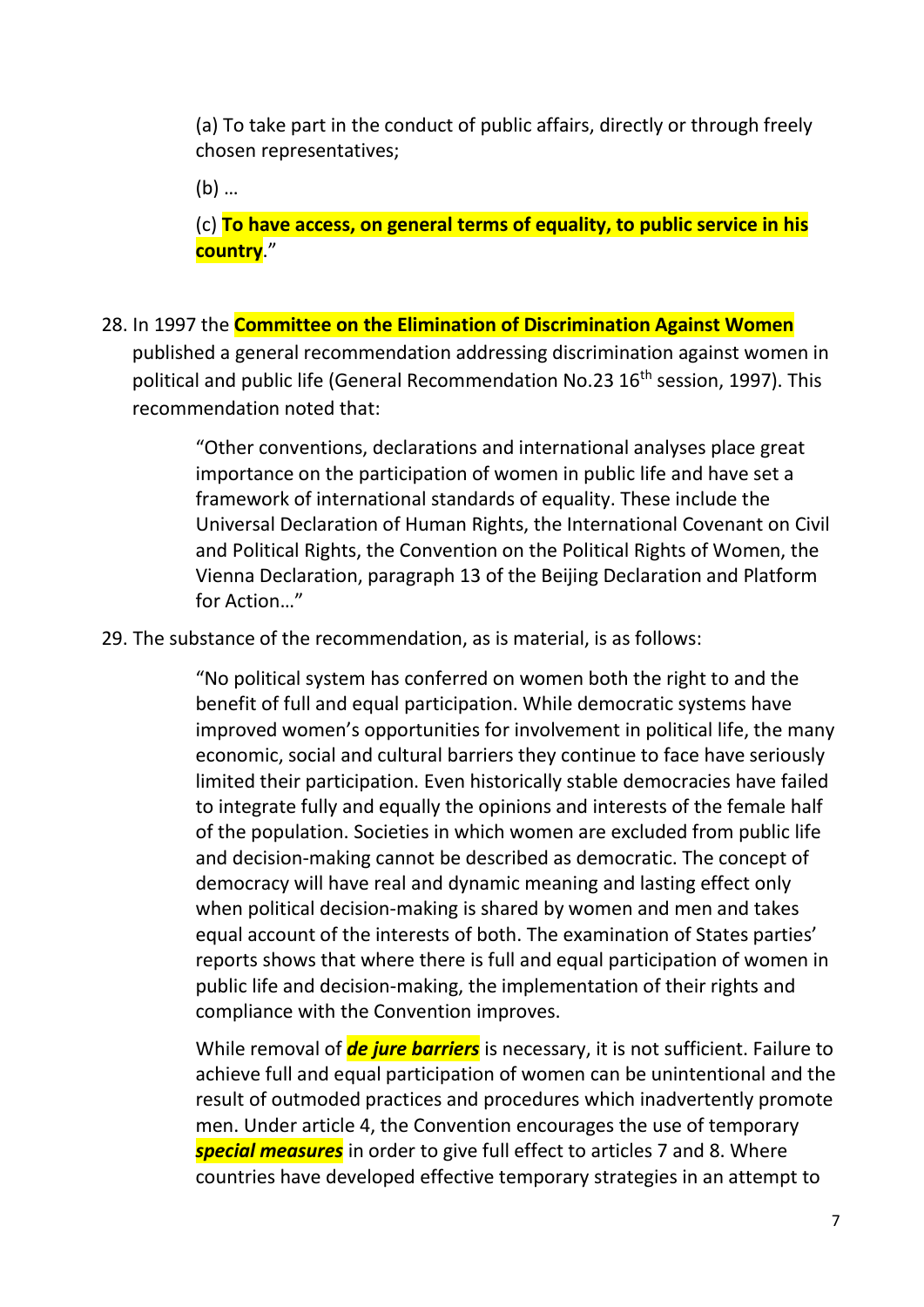achieve equality of participation, a wide range of measures has been implemented, including recruiting, financially assisting and training women candidates, *amending electoral procedures*, developing campaigns directed at equal participation, setting numerical goals and quotas and targeting women for appointment to public positions such as the judiciary or other professional groups that play an essential part in the everyday life of all societies.

…

Measures that should be identified, implemented and monitored for effectiveness include, under article 7, paragraph (a), those designed to: (a) Achieve a balance between women and men holding publicly elected positions;

…

(c) Ensure that barriers to equality are overcome, including those resulting from illiteracy, language, poverty and impediments to women's freedom of movement;

(d) Assist women experiencing such disadvantages to exercise their right to vote and to be elected." (Paras 14-15 and 45, emphasis added)

- 30. It is submitted that it is a breach of the United Nations Convention on the Rights of Persons with Disabilities and international human rights laws to fail to change UK electoral law to enable Members of Parliament to job share.
- 31. Changing electoral law would enable more disabled people, more parents, and more carers to stand for paid elected office.
- 32. We urge the Committee to recommend to the UK government that the law should be changed to enable job sharing for paid elected office posts.

# <span id="page-8-0"></span>**4.1 Recommendations**

- 33. The UK should enact section 106 of the Equality Act 2010 which would require the collation of statistics on candidate diversity data – 'protected characteristics' in the language of the EA2010 - including disability - of elected Members of Parliament at national level and elected councillors in local government. This action could be started forthwith.
- 34. The UK should amend electoral law to enable people to stand as job share candidates for the House of Commons. This action should take place before the next cycle of Parliamentary elections in the UK.
- 35. The UK should amend electoral law to enable people to stand as job share candidates for local government office, in nations where electoral law has not